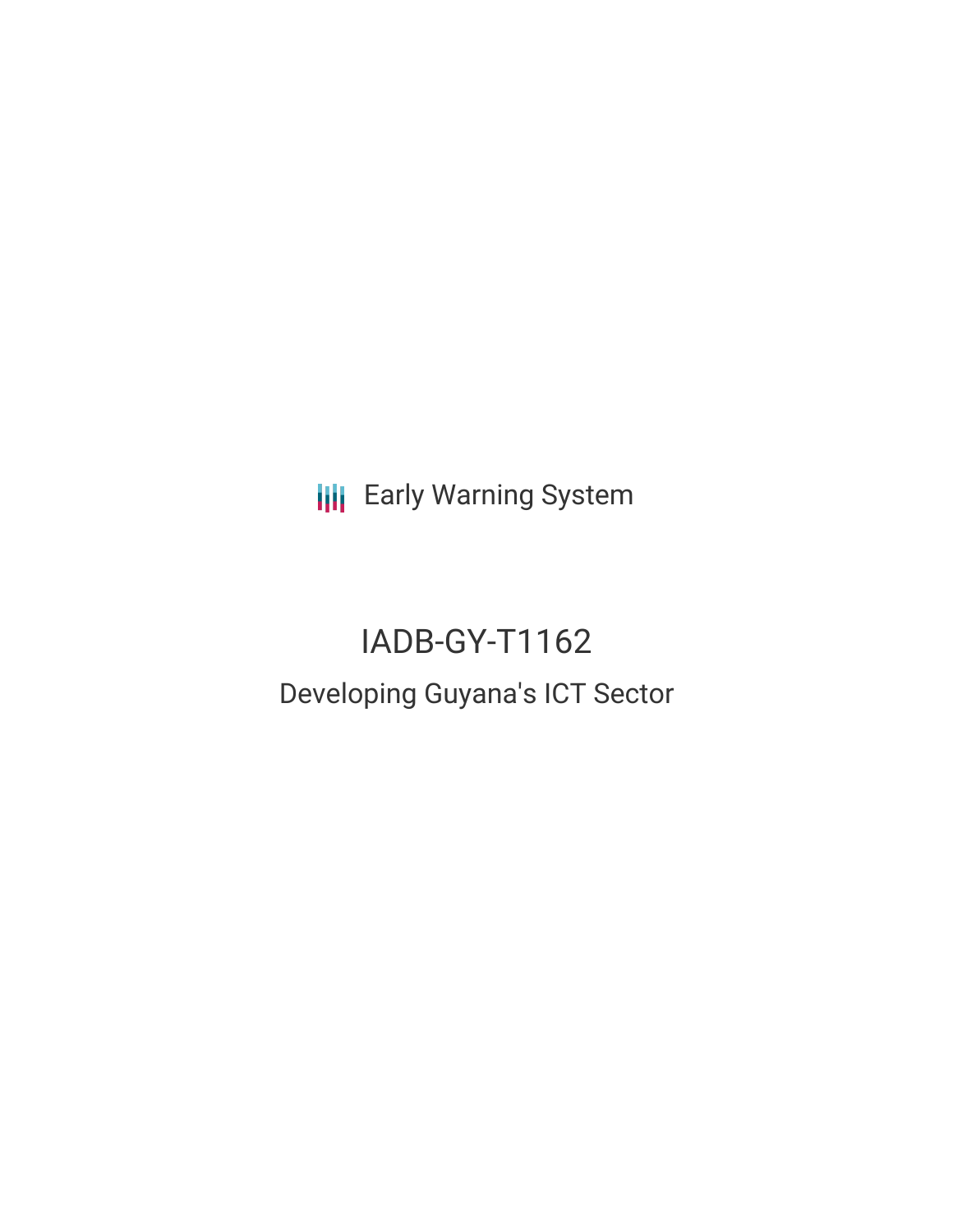## **Quick Facts**

| <b>Countries</b>               | Guyana                                                      |
|--------------------------------|-------------------------------------------------------------|
| <b>Financial Institutions</b>  | Inter-American Development Bank (IADB)                      |
| <b>Status</b>                  | Approved                                                    |
| <b>Bank Risk Rating</b>        | С                                                           |
| <b>Voting Date</b>             | 2019-12-06                                                  |
| <b>Sectors</b>                 | Communications, Education and Health, Technical Cooperation |
| <b>Investment Type(s)</b>      | Grant                                                       |
| <b>Investment Amount (USD)</b> | $$0.15$ million                                             |
| <b>Project Cost (USD)</b>      | $$0.34$ million                                             |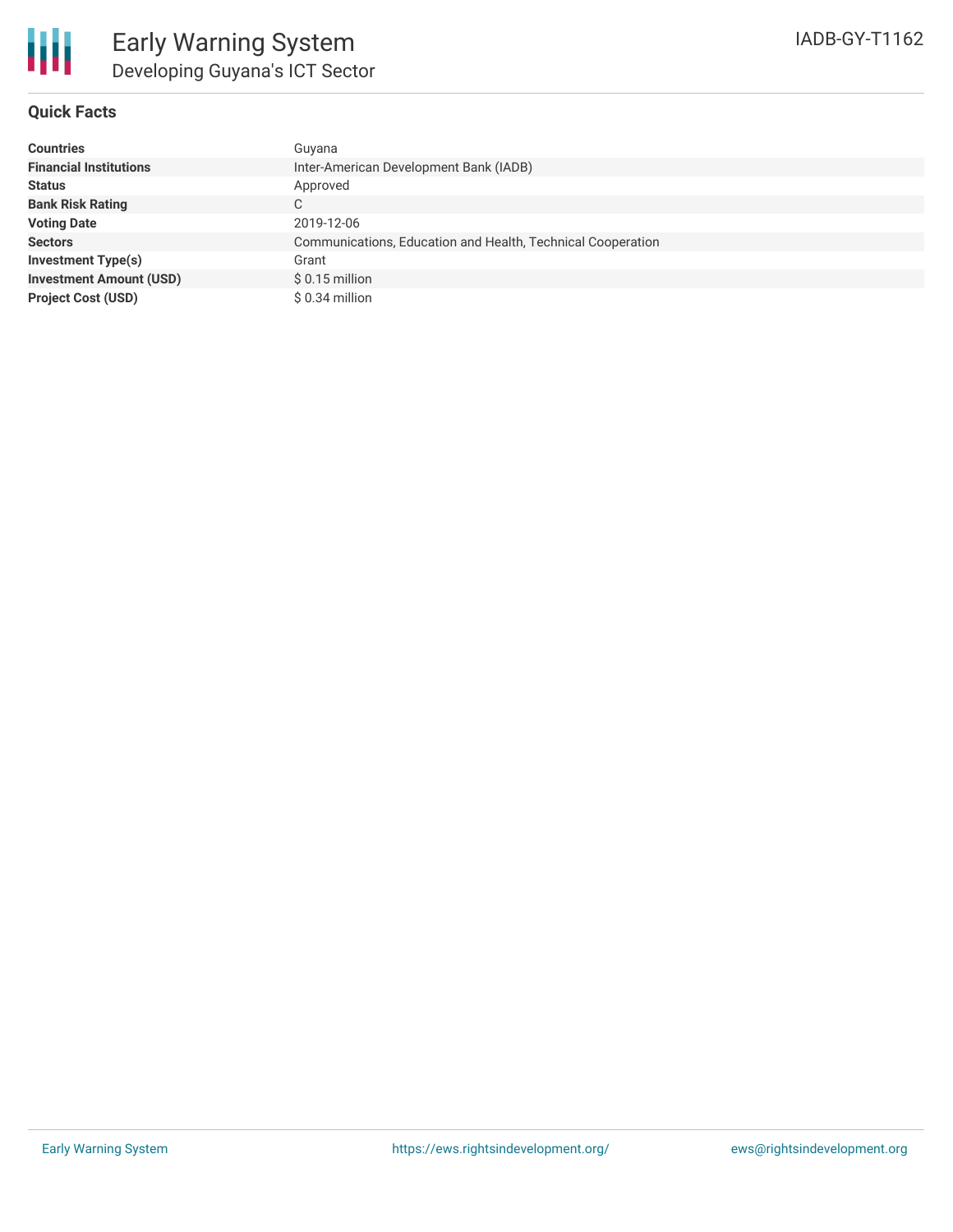

## **Project Description**

According to the Bank's website, this project finances support for intensive technical and transversal skills training to youth in coding, animation and systems design and management to facilitate their transition into technology jobs within the local Information and Communications Technology (ICT) sector in Guyana.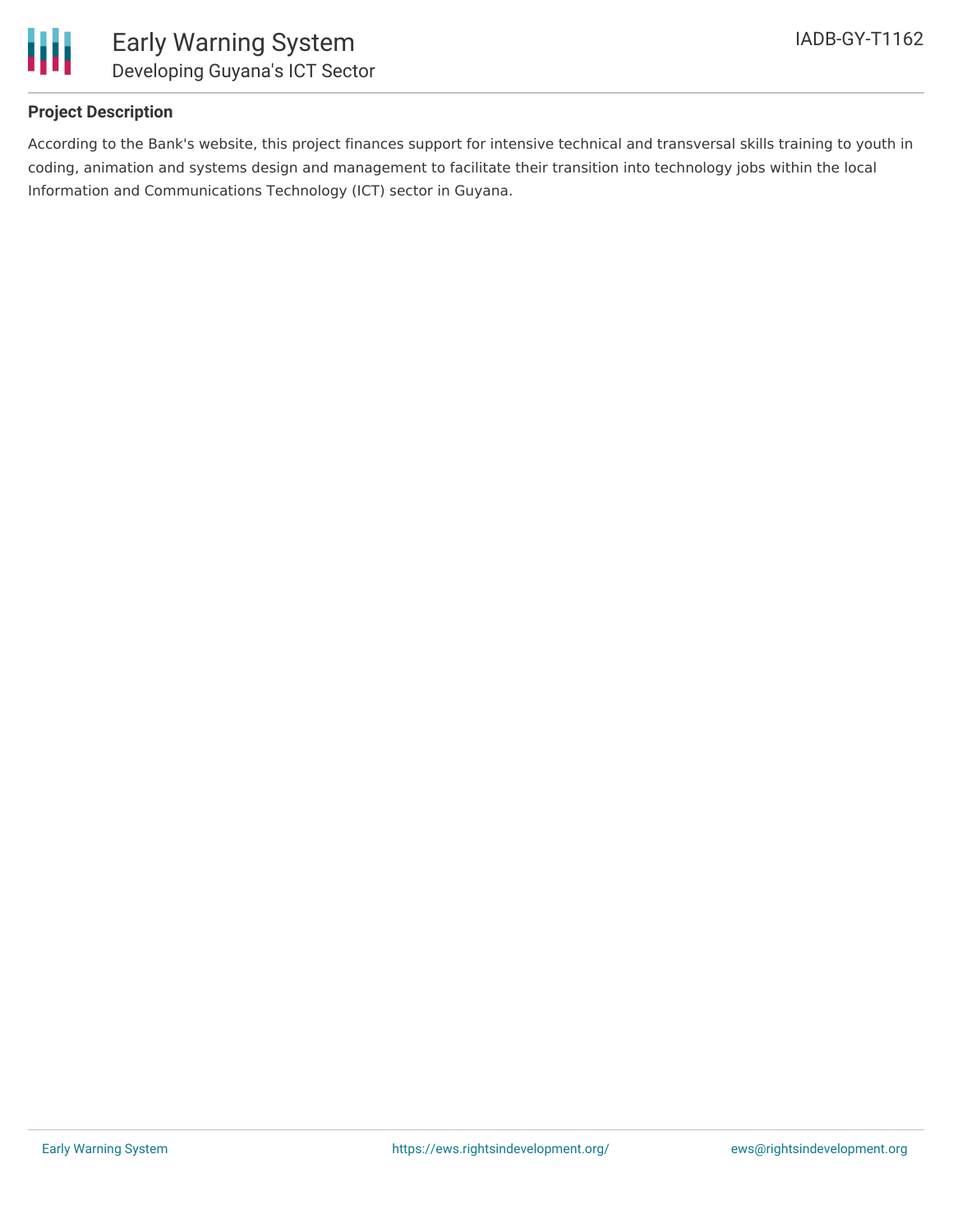### **Investment Description**

• Inter-American Development Bank (IADB)